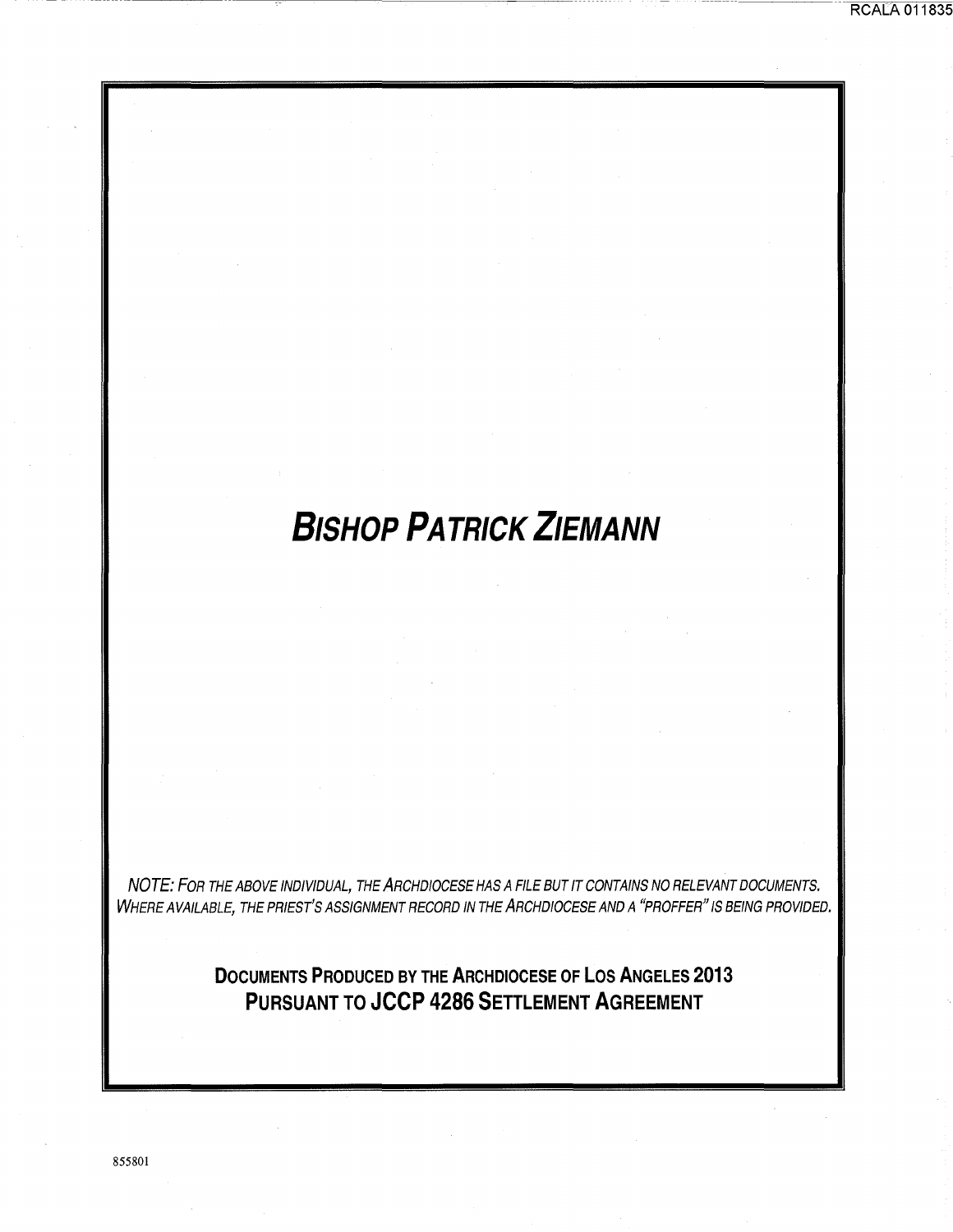RCALA 011836

## **Vicar for Clergy Database**

Clergy Assignment Record

## **Most Rev G. Patrick Ziemann**

## Current Primary Assignment

Birth Date Birth City Diaconate Ordination Priesthood Ordination Diocese Name Date of Incardination Religious Community Ritual Ascription Ministry Status **Seminary Ethnicity** Canon State **Bishop** Bishop *Incard Process* D Begin Pension Date

9/13/1941 Pasadena, California, USA 4/29/1967 Diocese of Santa Rosa 5/29/1964 Latin Deceased St. John's Seminary, Camarillo

American (USA)

Age **Deanery** 

## **Fingerprint Verification and Safeguard Training**

Date Background Check Safeguard Training

## **Assignment History**

| Assignment                                                                                                                                                     |            | <b>Beginning Date Completion Date</b> |
|----------------------------------------------------------------------------------------------------------------------------------------------------------------|------------|---------------------------------------|
| Excardinated, Resigned. Send mail to c/o Ab. William Levada, San<br>Francisco Archdiocese, 445 Church St., San Francisco, CA 94114. Deceased<br>on 10/22/2009. | 7/22/1999  | 10/22/2009                            |
| Bishop, Excardinated                                                                                                                                           | 9/20/1992  | 7/2/1999                              |
| Santa Barbara Pastoral Region Office, Santa Barbara Episcopal Vicar,<br><b>Active Service</b>                                                                  | 2/23/1987  | 9/10/1992                             |
| Archdiocesan Catholic Center, Los Angeles Auxiliary Bishop, Appointed                                                                                          | 2/23/1987  | 9/19/1992                             |
| Bishop Elect, Appointed, Archdiocese                                                                                                                           | 12/29/1986 | 2/22/1987                             |
| Our Lady of the Valley Catholic Church, Canoga Park Administrator Pro<br>Tem, Active Service                                                                   | 3/5/1984   | 6/6/1984                              |
| Queen of Angels Seminary, Mission Hills Education-Teacher/Faculty,<br>Resident                                                                                 | 8/30/1974  | 3/4/1984                              |